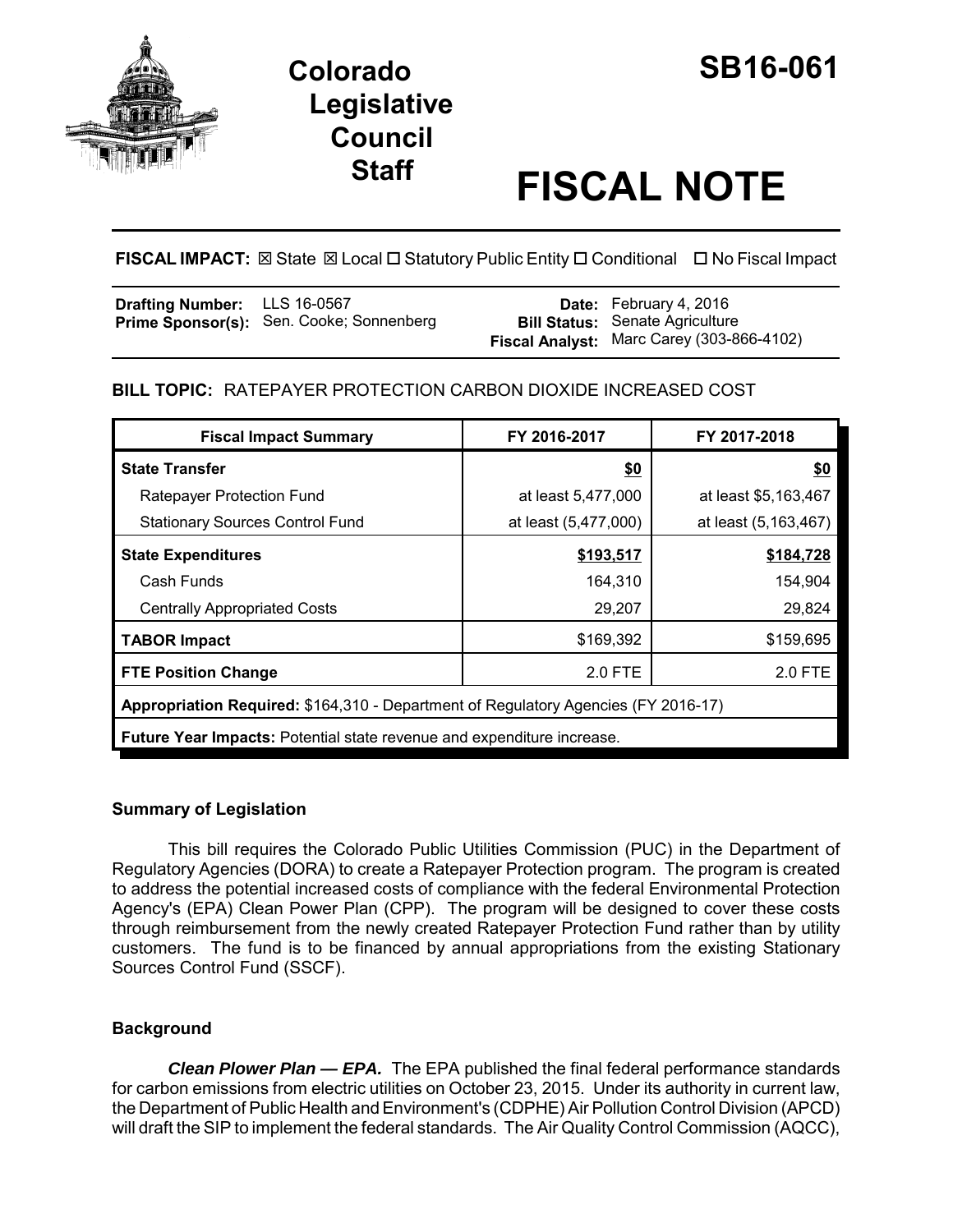### Page 2<br>February 4, 2016 **SB16-061**

which is charged with developing and maintaining a comprehensive air pollution prevention and control program for the state, will consider the CDPHE's SIP and any other proposals received from the public before the CDPHE submits the final SIP to the EPA. Under the federal Clean Air Act, the EPA may prescribe a federal implementation plan for Colorado if the CDPHE does not submit a SIP or if the SIP is not federally approved.

*Clean Air — Clean Jobs Act.* In anticipation of emission requirements for electric utilities under the federal Clean Air Act, House Bill 10-1365 enacted the Clean Air-Clean Jobs Act, which required that, by August 15, 2010, all rate-regulated utilities that own or operate coal-fired electric generating units—Public Service Company of Colorado, aka Xcel Energy, and Black Hills Energy—submit an emissions reduction plan for those units to the PUC. HB 10-1365 required that the emissions reduction plan be fully implemented by December 31, 2017.

*Cooperative Electric Associations (CEAs).* CEAs are nonprofit electric utility companies that are owned and controlled by their members. The PUC does not review and approve integrated resource plans of CEAs because all CEAs in Colorado have exempted themselves from PUC regulation since early in the 1980s. Several state laws, however, continue to regulate CEAs, including how associations may adjust electric rates, conduct board elections, provide access to association records, and conduct other activities.

*Stationary Sources Control Fund (SSCF).* Money from the SSCF covers the direct and indirect costs incurred by the Air Pollution Control Division (APCD) for developing and administering the state's air pollution prevention control program. Money in the fund comes from various fees from air pollution sources in Colorado, including utilities and a wide variety of other industries. Programmatic responsibilities for the APCD include issuing permits, conducting inspections, developing state implementation plans (SIPs) and promulgating regulations to ensure that the program meets federal requirements.

#### **State Transfers**

The bill requires that administrative expenses for the PUC be paid from the newly created Ratepayer Protection Fund and specifies that these expenses may not exceed 3 percent of the annual average fund balance. Sufficient money must be transferred from the SSCF to cover both remittances and administrative expenses.

The administrative expenses identified in the State Expenditure section below imply transfers from the SSCF to the Ratepayer Protection Fund of at least \$5.5 million in FY 2016-17 and \$5.2 million in FY 2017-18.

Additional transfers will likely be required once remittance amounts are known.

#### **State Expenditures**

#### **This bill will increase expenditures in DORA by \$193,517 and 2.0 FTE in FY 2016-17 and \$184,728 and 2.0 FTE FY 2017-18.**

**Public Utilities Commission — DORA.** As part of the newly created Ratepayer Protection program, the PUC is required to periodically assess the ratepayer impacts for compliance with the CPP. Under its current authority, the PUC regulates the two rate-regulated, investor-owned utilities in Colorado. The PUC, however, has no regulatory authority over electric generation and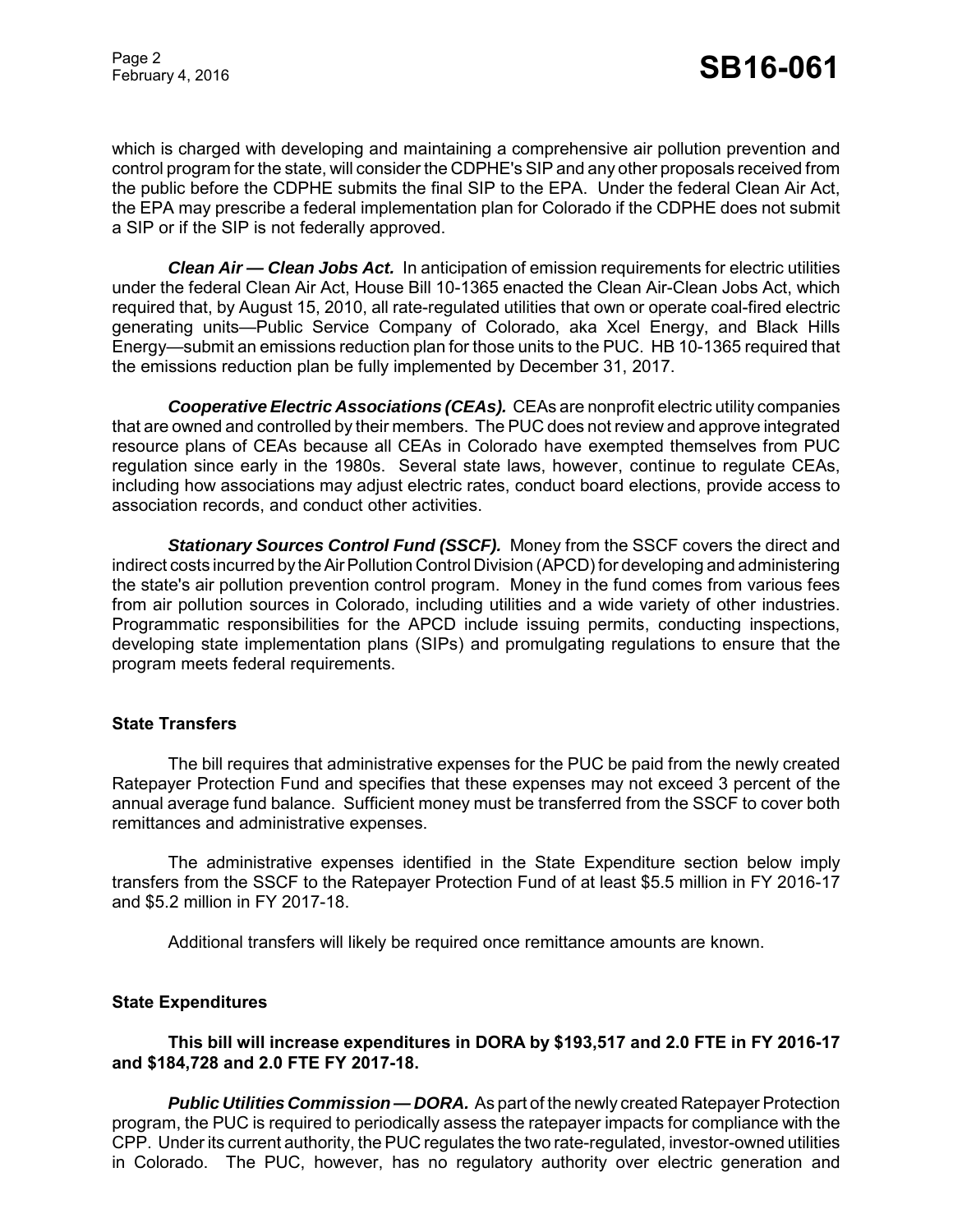transmission cooperatives, CEAs, state power authorities, or municipal utilities. This bill requires the PUC to assess the rate impacts of CPP compliance of all Colorado utilities with generation capacity subject to the CPP. It is therefore expected that the PUC will need to hire one Rate Financial Analyst II FTE and one Professional Engineer II FTE to review the detailed electric resource expansion models of these entities, the resulting cost data, and the impacts on ratepayers.

| Table 1. PUC Expenditures Under Senate Bill 16-061 |            |            |  |  |  |
|----------------------------------------------------|------------|------------|--|--|--|
| <b>Cost Components</b>                             | FY 2016-17 | FY 2017-18 |  |  |  |
| <b>Personal Services</b>                           | \$153,004  | \$153,004  |  |  |  |
| FTE.                                               | 2.0        | 2.0        |  |  |  |
| <b>Operating Expenses and Capital Outlay Costs</b> | 11,306     | 1,900      |  |  |  |
| Centrally Appropriated Costs*                      | 29,207     | 29,824     |  |  |  |
| TOTAL                                              | \$193,517  | \$184,728  |  |  |  |

 *\* Centrally appropriated costs are not included in the bill's appropriation.*

*Air Pollution Control Division — CDPHE.* The bill requires the APCD to work with utilities, PUC staff and other stakeholders to estimate the costs of CPP compliance. Because the CPP provides states with flexibility on how to meet the CPP carbon dioxide emission reduction goals, both compliance strategies and the procedure for estimating the associated compliance costs are not yet known. Should the APCD require additional resources to estimate compliance costs, this fiscal note assumes the request will be addressed through the annual budget process.

*Centrally appropriated costs.* Pursuant to a Joint Budget Committee policy, certain costs associated with this bill are addressed through the annual budget process and centrally appropriated in the Long Bill or supplemental appropriations bills, rather than in this bill. The centrally appropriated costs subject to this policy are estimated in the fiscal note for informational purposes and summarized in Table 2.

| Table 2. Centrally Appropriated Costs Under Senate Bill 16-061       |            |            |  |  |  |
|----------------------------------------------------------------------|------------|------------|--|--|--|
| <b>Cost Components</b>                                               | FY 2016-17 | FY 2017-18 |  |  |  |
| Employee Insurance (Health, Life, Dental, and Short-term Disability) | \$16,114   | \$16,114   |  |  |  |
| Supplemental Employee Retirement Payments                            | 13,093     | 13,710     |  |  |  |
| <b>TOTAL</b>                                                         | \$29,207   | \$29,824   |  |  |  |

#### **Local Government Impact**

Several municipalities own and operate electric generation units subject to CPP regulations. This fiscal note assumes these local governments would be eligible for remittances, even though the utilities are not rate-regulated by the PUC. Thus, these local governments would incur costs in calculating the additional costs of CPP compliance.

#### **Effective Date**

The bill takes effect upon signature of the Governor, or upon becoming law without his